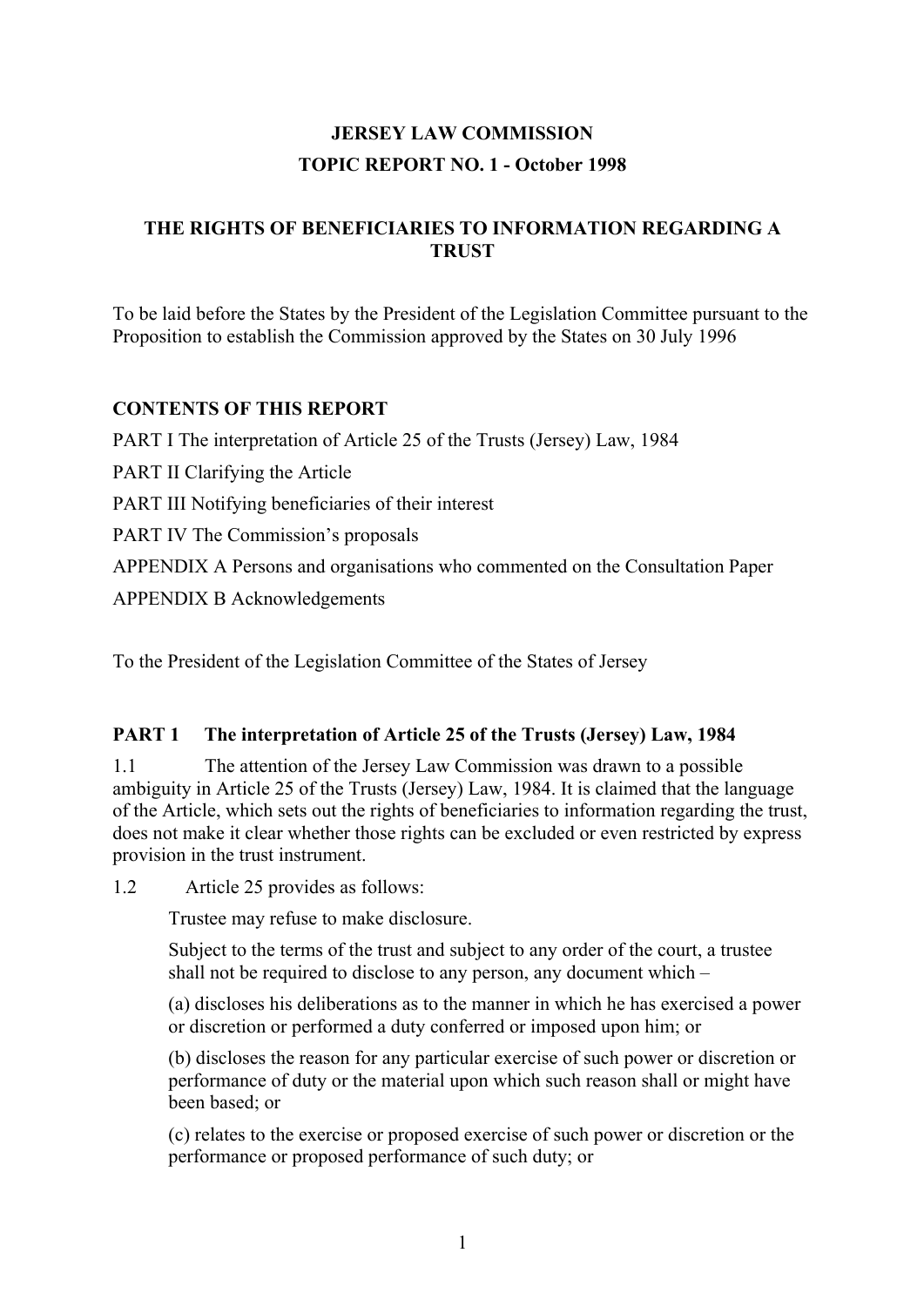(d) relates to or forms part of the accounts of the trust,

unless, in a case to which sub-paragraph (d) applies, that person is a beneficiary under the trust not being a charity, or a charity which is referred to by name in the terms of the trust as a beneficiary under the trust or the enforcer in relation to any non-charitable purposes of the trust.

1.3 The alleged ambiguity arises from the question of whether the correct interpretation is that the words, "Subject to the terms of the trust…" at the beginning apply to the whole Article including its closing lines, or only to the body of the Article up to the end of the indented part of sub-paragraph (d). If they applied to the whole Article it would presently be possible for a settlor, in drafting the terms of a trust, to narrow as well as to widen the rights of beneficiaries to compel the disclosure of information. If not, those rights could only be widened.

# **PART 2 Clarifying the Article**

2.1 Even if a court were to find that the meaning of the Article could be construed with certainty, we consider that the double negative resulting from the closing lines of the Article makes interpretation more difficult than it should be. We are therefore proposing that the Law should be amended to clarify the position, and that view is supported by the vast majority of those who responded to our Consultation Paper.

2.2 That leaves us with the problem of whether to recommend that the ambiguity be resolved by making it clear that the statutory rights of beneficiaries to information may be varied by the terms of a trust or that they may not be so varied. If such variation were permitted, the further problems would then arise of whether the amended wording should enable them only to be widened or also to be narrowed; and if the latter, whether any restriction should be imposed on the ability to narrow them, or indeed to exclude them altogether.

2.3 The whole philosophy of the enactment of Jersey's trust statute in 1984 was to introduce formally into Jersey law, which has its roots in continental European legal thinking, the essentially English concept of the trust. The only way to achieve that result was by statute, and yet the whole development of the trust concept in English law had been through actual court decisions meeting the ever-changing needs of the times. It was hoped that by avoiding enacting the Jersey statute as a code, enough latitude would be left for a similar process to occur here. It was hoped that the many gaps would be filled by decisions of the Jersey courts based on the wealth of judicial precedent available in England and other trust jurisdictions. In the fourteen years of the Law's existence that has proved to be the case, and the Commission does not wish to hinder that process by causing any of the fundamental principles of the Jersey trust to edge away from those of the trust as known to English law and other common law jurisdictions.

2.4 It is clear that English law allows settlors to specify some restriction of beneficiaries' rights of access to accounts and other trust documents although it does not permit them to exclude them altogether. To deny settlors of Jersey trusts any latitude here would go well beyond the intervention permissible under English law. We therefore consider that it should be possible in Jersey law for a settlor to narrow the rights of beneficiaries to information within limits as well as to widen them, and this view is shared by most of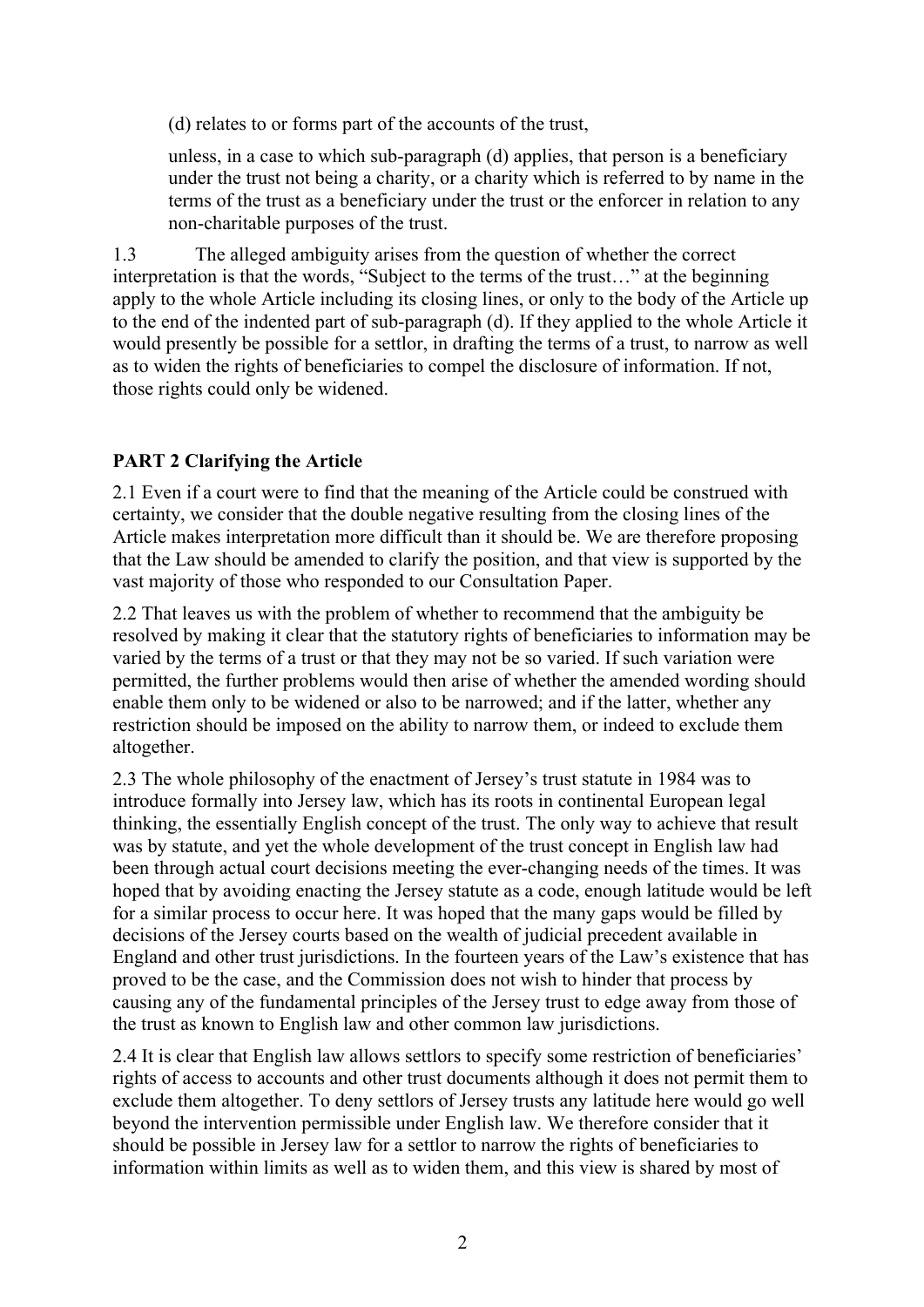those who responded to our Consultation Paper. Where, however, should those limits be set?

2.5 Under English law the core obligation of trusteeship includes the duty of trustees to account to the beneficiaries, and so an attempt to remove or exclude that duty altogether in an English law trust would founder. The English courts would declare such a provision in a trust instrument to be repugnant to the nature of a trust, and strike it out. We agree that the principle of accountability of trustees is central to the trust concept and that it should not be possible for a settlor of a Jersey trust to exclude it altogether. We also note that the accountability of trustees forms an essential part of the definition of a trust in the Hague Convention on the Law applicable to Trusts and on their Recognition, which extends to the Island. As our Consultation Paper reports, it is essential that the trust remains pragmatically enforceable by the beneficiaries, and so a restriction which offended that principle should be struck down.

2.6 The difficulty lies in drawing the line between what is and what is not an acceptable restriction of beneficiaries' rights to information. The responses to the Consultation Paper generally agreed with the Commission's inclination to resist the introduction of a comprehensive statement of the minimum level of accountability required for a trust to be valid and enforceable in the Jersey courts. There was considerable support for the Commission's preference for leaving the matter to the court by the express grant of a right (which would be exercised principally by beneficiaries) to apply to the court for relief where insufficient information was forthcoming. We believe that the introduction of such a remedy would enable the court to intervene in circumstances where it considered that a settlor had narrowed the beneficiaries' rights to information too restrictively or inappropriately, as well as where a settlor had excluded such rights altogether, and that is what we propose.

#### **PART 3 Notifying beneficiaries of their interest**

3.1 Hand in hand with the rights of a beneficiary to information about the trust is his right to be made aware that he is a beneficiary at all. The English law on this subject is not free from doubt, but the currently accepted view appears to be:

(i) A beneficiary under a fixed trust is entitled to be told that he is a beneficiary. This will of course in most cases be apparent from the receipt of income or capital from the trust. In *Hawkesley v May* [1956] 1 QB 304, trustees who failed to inform a beneficiary, on reaching majority, that he had an interest under a settlement, were held to be in breach of trust (although they were excused from liability as they had acted throughout honestly and reasonably).

(ii) A beneficiary under a discretionary trust does not appear to have an absolute right to be told of his status. However, Professor Hayton argues convincingly that "since the beneficiary's entitlement to put his case to the trustees for the exercise of their discretion in his favour is of no effect unless he is aware of it, and since he cannot be expected to become aware of it unless the trustees draw it to his attention it must surely be a necessary incident of the trustee-beneficiary relationship that the trustee must take reasonable steps to make a discretionary beneficiary aware that he be such." What comprise 'reasonable steps' will inevitably depend upon the size, nature and location of the class.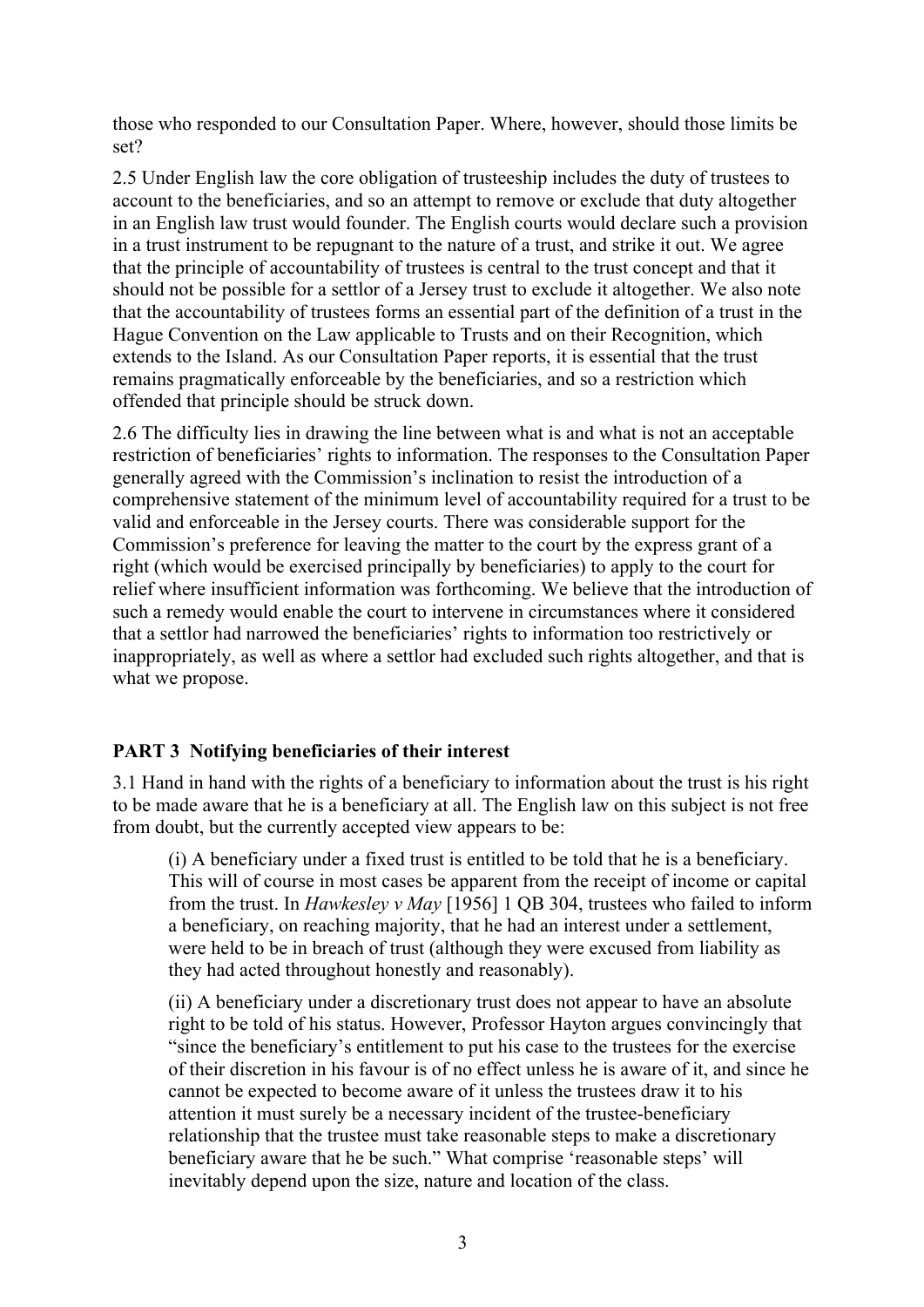(iii) A person who is the object of a power of appointment is not, however, entitled to be informed of his legal position: see Templeman J in *Re Manisty* [1974] l Ch 17, 25. Unlike the beneficiary under a discretionary trust, he has no right to request that the trustees consider his case.

3.2 The requirement that beneficiaries be aware of their beneficial entitlement is in many ways central to the concept of trust enforceability. As the trust is an instrument of the private law, its viability depends upon beneficiaries being able to bring proceedings against the trustees, and such action is only possible once beneficiaries are aware of their status.

3.3 Although the Jersey Law makes no express provision in this regard, we believe that the difficulties of legislating on this point (defining the various kinds of trust and explaining precisely what the beneficiary is entitled to know) would outweigh the advantages. As the English trust principles already underpin the Jersey law of trusts, and can be applied on a flexible basis to each individual case, it is open to frustrated beneficiaries to use them and make demands of information from the trustees.

# **PART 4 The Commission's proposals**

4.1 To clarify Article 25 we propose that the sense of its existing category (d) and closing lines be restated in a separate sub-paragraph 1(a) and in positive form, and that that subparagraph should be clearly stated to be "subject to the terms of the trust."

4.2 To preserve the principle of accountability we propose that new sub-paragraphs 2(a) and (b) be added to Article 25 whereby the Court may declare that the terms of the trust do not render the trustees sufficiently or appropriately accountable to the beneficiaries, and may make a consequential order amending or rejecting the terms of the trust.

4.3 As to the mechanics of obtaining such a declaration and order we propose the addition of a new paragraph (3) (as in other comparable provisions in the Law) equating them with Article 47, providing that application may be made by the Attorney-General, by the trustee or a beneficiary, or, with the leave of the court, by any other person.

4.4 Although we are not proposing the introduction of any language expressly defining a statutory duty for trustees to inform beneficiaries that they are beneficiaries, we are proposing a new paragraph (4) to Article 25 acknowledging that there are such duties and making it clear that nothing in the Trusts (Jersey) Law derogates from those duties.

4.5 We recognise that should the States decide to implement this Report the detailed drafting of the amendments we are proposing will be a matter for the States Law Draftsman, but we believe that the desired result could be achieved by re-writing Article 25 in the following terms:

Article 25

**Disclosure** 

(1) The following provisions (1)(a) and (b) shall apply subject to the terms of the trust and subject to any order of the court:

(a) a trustee shall on application in writing being made to him by a beneficiary under the trust not being a charity, or by a charity which is referred to by name in the terms of the trust as a beneficiary under the trust or by the enforcer in relation to any non-charitable purposes of the trust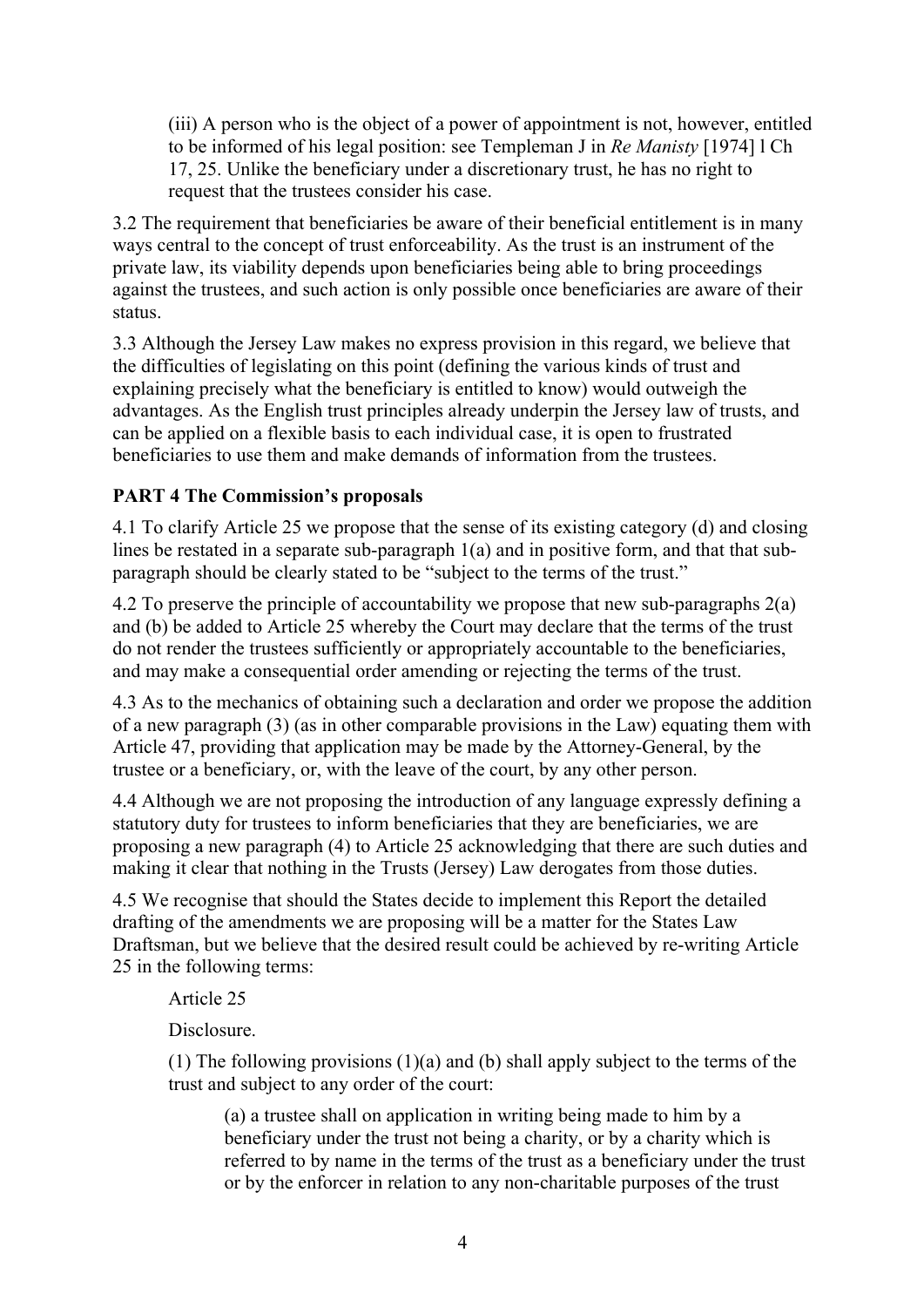disclose to the applicant all documents which relate to or form part of the accounts of the trust.

(b) a trustee shall not be required to disclose to any person, any document which -

(i) discloses his deliberations as to the manner in which he has exercised a power or discretion or performed a duty conferred or imposed upon him; or

(ii) discloses the reason for any particular exercise of such power or discretion or performance of duty or the material upon which such reason shall or might have been based; or

(iii) relates to the exercise or proposed exercise of such power or discretion or the performance or proposed performance of such duty.

(2) The following provisions (2)(a) and (b) shall apply notwithstanding the terms of the trust:

(a) The court may on application made to it declare that in the particular circumstances of the trust its terms do not render the trustees sufficiently or appropriately accountable to the beneficiaries or any of them;

(b) Pursuant to such declaration the court may extend or restrict the rights of all or any beneficiaries to information regarding the trust either generally or in a particular instance or may make such other order as it thinks fit.

(3) An application to the court under this Article may be made by any person referred to in sub-paragraph (3) of Article 47.

(4) Nothing in this Law shall derogate from any duty of the trustee to inform a beneficiary that he is a beneficiary under the trust.

> KEITH BAKER, Chairman DONALD LE BOUTILLIER DAVID LYONS DAVID MOON WILLIAM BAILHACHE October 1998

Return to Contents Page

### **APPENDIX A PERSONS AND ORGANISATIONS WHO COMMENTED ON THE CONSULTATION PAPER**

The Bailiff of Jersey Sir Philip Bailhache

Athena Trust Co. Ltd., Jersey E H A Le Mee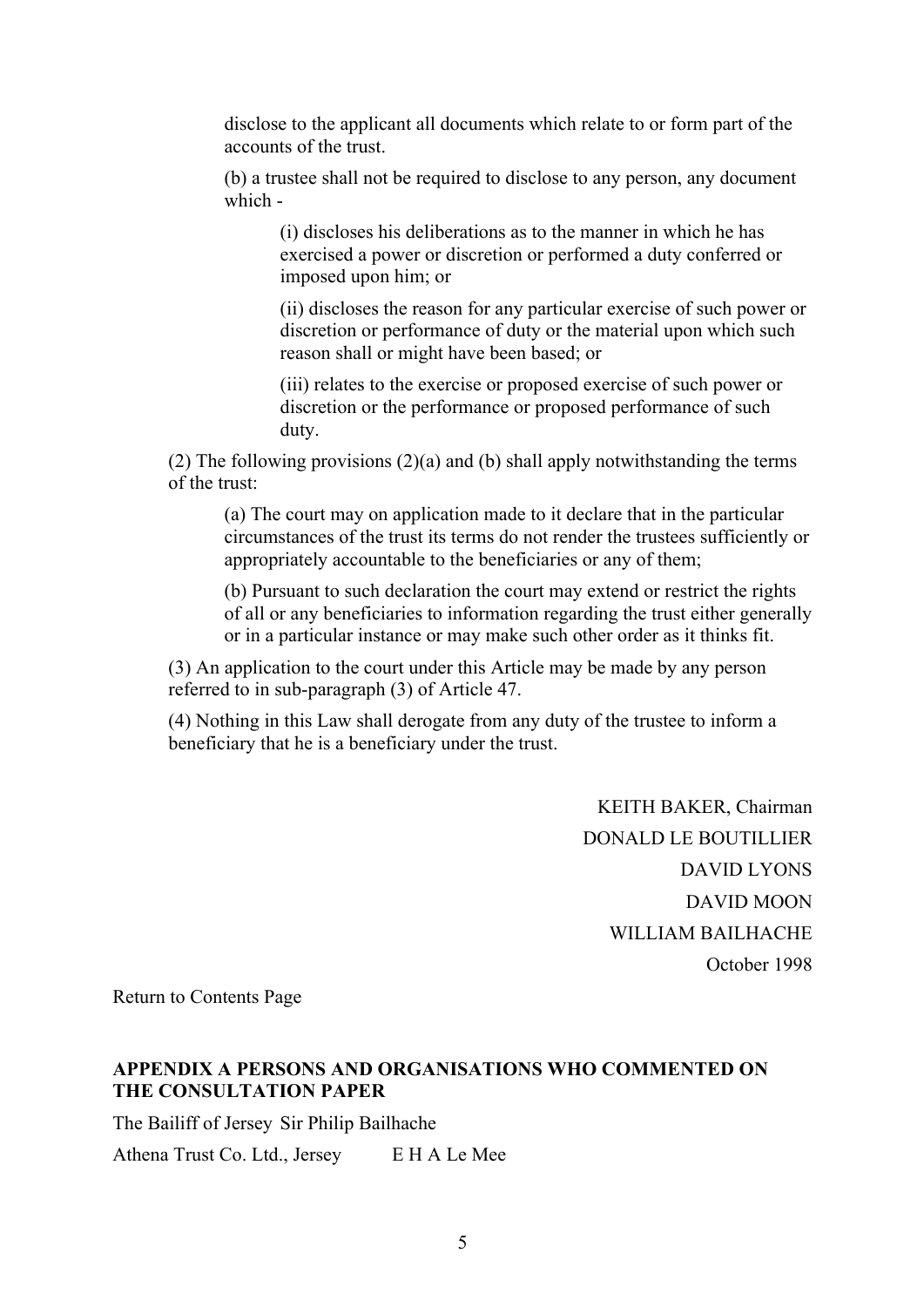Atlas Trust Co. Jersey Ltd I R Swindale Messrs. Bailhache Labesse giving Clyde & Co's comments Barclays Private Banking, Jersey A D Barron Bentley Trust (Jersey) Limited N B Bentley, FCA The Beresford Group, Jersey M Killmister Bermuda Trust Co. (Jersey) Ltd K.J.Ponter Messrs. Bryan Cave, London J A Field (US Attorney) Coutts (Jersey) Ltd C N Maltby Messrs. Crills, Advocates Advocate P R Cushen Data Protection Registrar, Jersey H M Smith Ernst & Young Trust Co., Jersey P Hargreaves Financial Services Department R C A Syvret Hill Samuel, Jersey K Moss D Hochberg & W Norris ounsel, of Lincoln's Inn Mr D Levitt Retired trust officer Meghraj Group, Jersey J A Drew Plectron Trust Co. Ltd., Jersey S A Homyard Reads Trust Company Limited B J Pierce Messrs. Rooks Rider, Solicitors, London C E C Cooke Royal & Sun Alliance, Jersey J K Shield Royal Bank of Canada (Jersey) K J Simpson S G Hambros Trust Co., Jersey R A Bougeard Sanne Trust Company Ltd, Jersey G A Witts Messrs. Schroders, Jersey G D Allan Scotia Trust, Jersey K C Brierley Messrs. Simpson Froud (tax specialists) G J Simpson FCA Society of Trust and Estate Pract. P L Pexton Tortola Trust Corp.(Jersey) Ltd. E V Murphy Trusts & Trustees Journal J Goldsworth

#### **APPENDIX B ACKNOWLEDGEMENTS**

The Topic Commissioner for this case was Advocate Keith Baker and he joins with the other Commissioners in thanking Advocate Cyman Davies, who specialises in trusts, for giving his services free of charge in acting as Topic Practitioner, charged with the task of